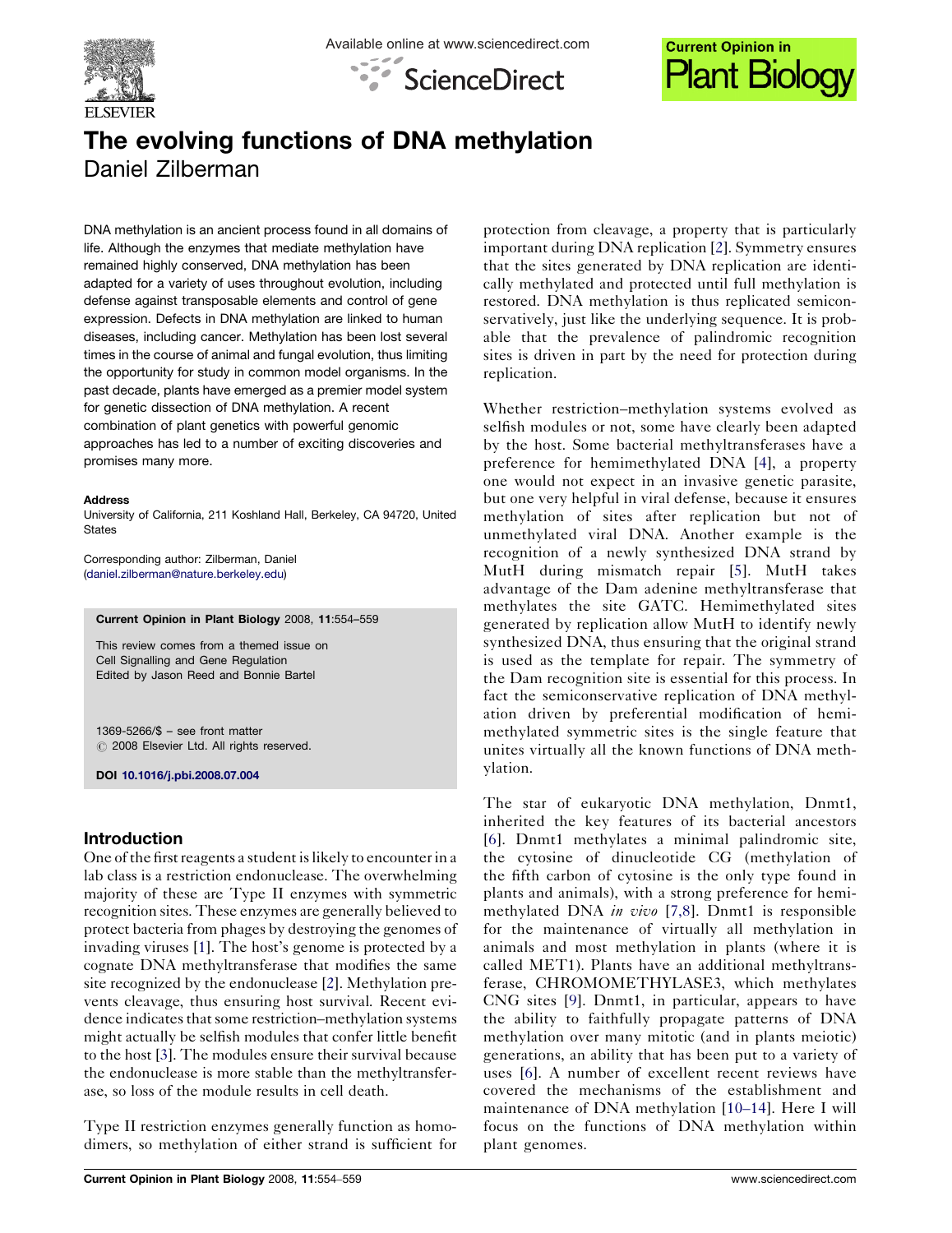### Genomic immunity

A number of recent studies have mapped the distribution of DNA methylation in the entire genome of the model plant Arabidopsis thaliana, the latest using high-throughput sequencing of bisulfite-converted DNA to achieve single base pair resolution [\[15](#page-4-0)\*[,16](#page-4-0)\*\*[,17](#page-4-0)\*[,18,19\]](#page-4-0). The most striking feature of the resulting profile is virtually ubiquitous methylation of transposable elements of every variety, providing the strongest evidence yet that DNA methylation is used to control transposons. Although still controversial in animals [\[13](#page-3-0)], there is little doubt that plants and fungi use methylation in transposon defense. Some fungi actually do plants one better: Neurospora crassa couples DNA methylation with deamination to mutate cytosines to adenines in any duplicated sequence, thus destroying both copies of the repeat [[20\]](#page-4-0).

In plants, as in most eukaryotes, transposable elements cluster around centromeres, forming cytologically distinguishable blocks of condensed chromatin known as chromocenters. Plenty of transposons, however, are found in the euchromatic arms even in the small genome of Arabidopsis. So what happens if a transposon integrates too near a gene, or even within an intron, or if duplication causes genic sequence to be 'mistaken' for a transposon by the methylation machinery? Generally, this means trouble, because even if the transposon is methylated and silenced, a nearby gene can still be adversely affected by being silenced along with the element. Occasionally, though, a fortuitous insertion or duplication followed by methylation can confer an advantage. One example of this is the Arabidopsis FLC gene, which controls flowering time [\[21](#page-4-0)]. Arabidopsis accessions with a hypoactive  $FLC$ gene flower early, a potential advantage under certain climactic conditions. Two *Arabidopsis* strains harbor independent insertions of different transposable elements within the first intron of *FLC* [\[22](#page-4-0)–24]. The methylation of these elements renders FLC insensitive to upregulation by the activator FRIGIDA, thus conferring early flowering. Transposons and repeats are thus capable of bringing gene expression under the control of DNA methylation. An intricate example of this is parentspecific gene expression, discussed below.

## Genomic imprinting

A number of genes in mammals and flowering plants have a peculiar property: they are only expressed from the genome of one of the parents [\[25,26\]](#page-4-0). This genomic imprinting negates one of the major benefits of diploidy for these genes by preventing a defective allele from being covered by the other copy. The most popular theory for why this takes place postulates that in organisms whose embryos derive nourishment directly from the mother and where the offspring of a female can be sired by multiple males, the interests of the parents are not congruent [[27](#page-4-0)]. The male benefits when his offspring extract the maximum resources possible at the expense of current and future siblings, whereas the female prefers to distribute resources equally. Thus genes favoring the former outcome tend to be expressed from the male's genome and genes favoring the latter from the female's.

Imprinting of a number of mammalian and plant genes is controlled by DNA methylation. In mammals, methylation of imprinted genes is established in the gametes, with female-expressed genes generally methylated in the male gametes and vice versa [\[26](#page-4-0)]. In *Arabidopsis*, all known imprinted genes that are controlled by DNA methylation (FWA, MEDEA, and FIS2) are expressed from the female genome in the endosperm, a tissue that nourishes the developing embryo [\[25](#page-4-0)]. Methylation of these genes is the default state: FWA and FIS2 are methylated at the promoter, while  $MEDEA$  is methylated 3' of the gene [\[28](#page-4-0)–30]. A DNA demethylase, *DEMETER*, is expressed in the central cell, the precursor of the endosperm, before fertilization, removing methylation from and activating the imprinted genes [\(Figure 1\)](#page-2-0) [[28,31\]](#page-4-0). Because the endosperm is consumed by the embryo, there is no need to re-establish methylation of these genes.

Although plant and mammalian imprinting mechanisms are in many ways analogous, the processes evolved independently. This brings up an important question: how did these pathways evolve? Recent studies in *Arabidopsis* offer an important clue. *DEMETER* is part of a family of four Arabidopsis genes, three of which (ROS1, DML2, and DML3) are widely expressed and appear to play no role in imprinting [[32](#page-4-0)<sup>°</sup>]. All three have demethylase activity [\[32](#page-4-0)\*[,33](#page-4-0)]. Mutation of all three genes, or of just ROS1, leads to hypermethylation of a number of loci (nearly 200 in the case of the triple mutant)  $[32^{\circ}, 34, 35^{\circ}]$  $[32^{\circ}, 34, 35^{\circ}]$  $[32^{\circ}, 34, 35^{\circ}]$ . There is strong preference for hypermethylation just  $5'$  and  $3'$  of genes [\[32](#page-4-0)<sup>\*</sup>]. Methylation of these areas is strongly disfavored in wild type [\[18,19,36\]](#page-4-0), which makes good sense, at least for upstream sequences, because promoter methylation is generally incompatible with transcriptional initiation in plants and animals [[6](#page-3-0)]. The demethylase genes thus appear to protect the genome from inappropriate methylation, preventing endogenous genes from being 'mistaken' for transposons. FWA, FIS2, and MEDEA are methylated in the same regions that are normally targeted by the demethylases, and the methylated sequences of FWA and MEDEA are repeated [\[28,29,37,38\]](#page-4-0). It is thus easy toimagine how imprinting might have evolved from a more ancient genome protection system by restricting the expression of a demethylase during seed development to the central cell ([Figure 1](#page-2-0)).

#### Beyond the promoter

Perhaps the biggest surprise revealed by genomic studies of *Arabidopsis* DNA methylation was the prevalence of DNA methylation in the bodies of genes [[15](#page-4-0)\*\*[,16](#page-4-0)\*\*[,17](#page-4-0)\*[,18,19](#page-4-0)]. Furthermore, there was a link to transcription, because methylation of genes transcribed at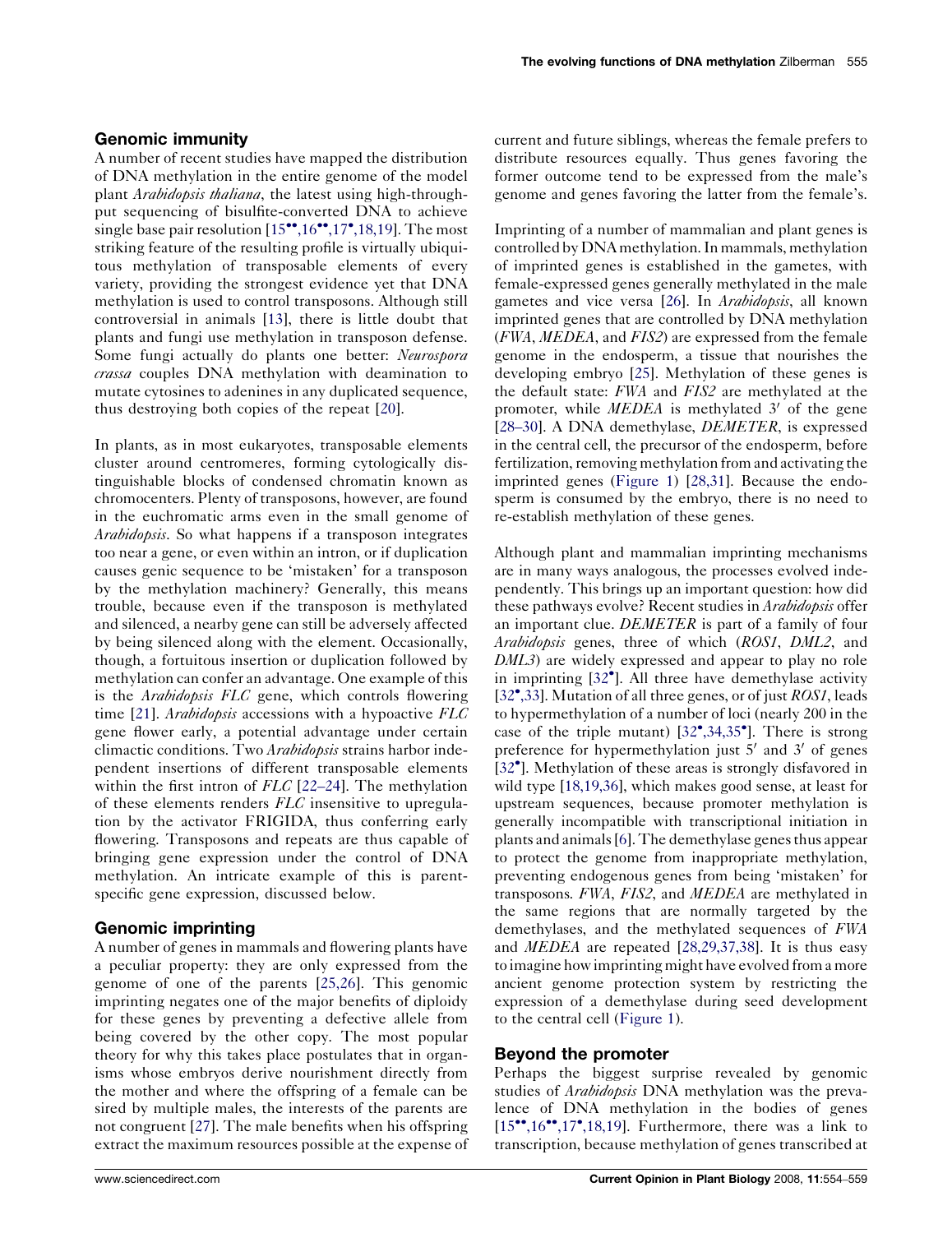<span id="page-2-0"></span>



Model for the evolution of gene imprinting via DNA methylation in plants. (a) A transposition event near a gene leads to DNA methylation and silencing of both the transposon and the gene. Mistaken DNA methylation of the endogenous gene is reversed by DNA demethylases (ROS1), reactivating the gene. (b) Duplication of a demethylase gene and subsequent restriction of expression of one copy (DEMETER) to the central cell leads to tissuespecific demethylation and activation of genes.

very low and very high levels is strongly disfavored [\[18,19\]](#page-4-0). Animal genes have long been known to be methylated, but *Arabidopsis* genes have been widely believed to be methylation free with few exceptions. The finding that roughly a third of *Arabidopsis* genes were methylated begged the question of what all this methylation might be doing. Loss of gene body methylation caused by the mutation of MET1 resulted in only a minor change in expression [\[19](#page-4-0)], so it is improbable that this methylation is required for normal transcription. Notably, however, a recent study has shown that CG methylation (the type found in *Arabidopsis* genes) of an exon of the *Arabidopsis* phytochrome A gene causes strong transcriptional repression, demonstrating that intragenic methylation can influence transcription. [\[39](#page-4-0)]. We have proposed that methylation of gene bodies might repress inappropriate transcriptional initiation [[19,36](#page-4-0)], by analogy with a yeast pathway that prevents aberrant initiation

from gene bodies by ensuring proper chromatin assembly following passage of RNA polymerase [[40\]](#page-4-0). This theory remains to be tested, and it is possible that body methylation in plants does little of anything, but is instead tolerated in a subset of genes. One thing is clear: although methylation of genes can be highly variable between different strains of Arabidopsis [\[17](#page-4-0)<sup>°</sup>], it is not random.

An important clue came from a recent study that examined DNA methylation in the met1 mutant [\[16](#page-4-0)<sup>••</sup>]. Mutation of MET1, which results in essentially complete loss of CG methylation [\[15](#page-4-0)\*[,16](#page-4-0)\*'], has long been known to cause hypermethylation of CNG sites [[41\]](#page-4-0). Such methylation has been generally assumed to be highly stochastic, and yet appears to ameliorate the phenotype of met1 plants [\[42](#page-4-0)<sup>°</sup>]. By combining bisulfite treatment, which converts unmethylated cytosine to uracil, with high-throughput sequencing [\[43,44\]](#page-4-0), Lister et al.  $[16\text{--}^{\bullet}]$  $[16\text{--}^{\bullet}]$  showed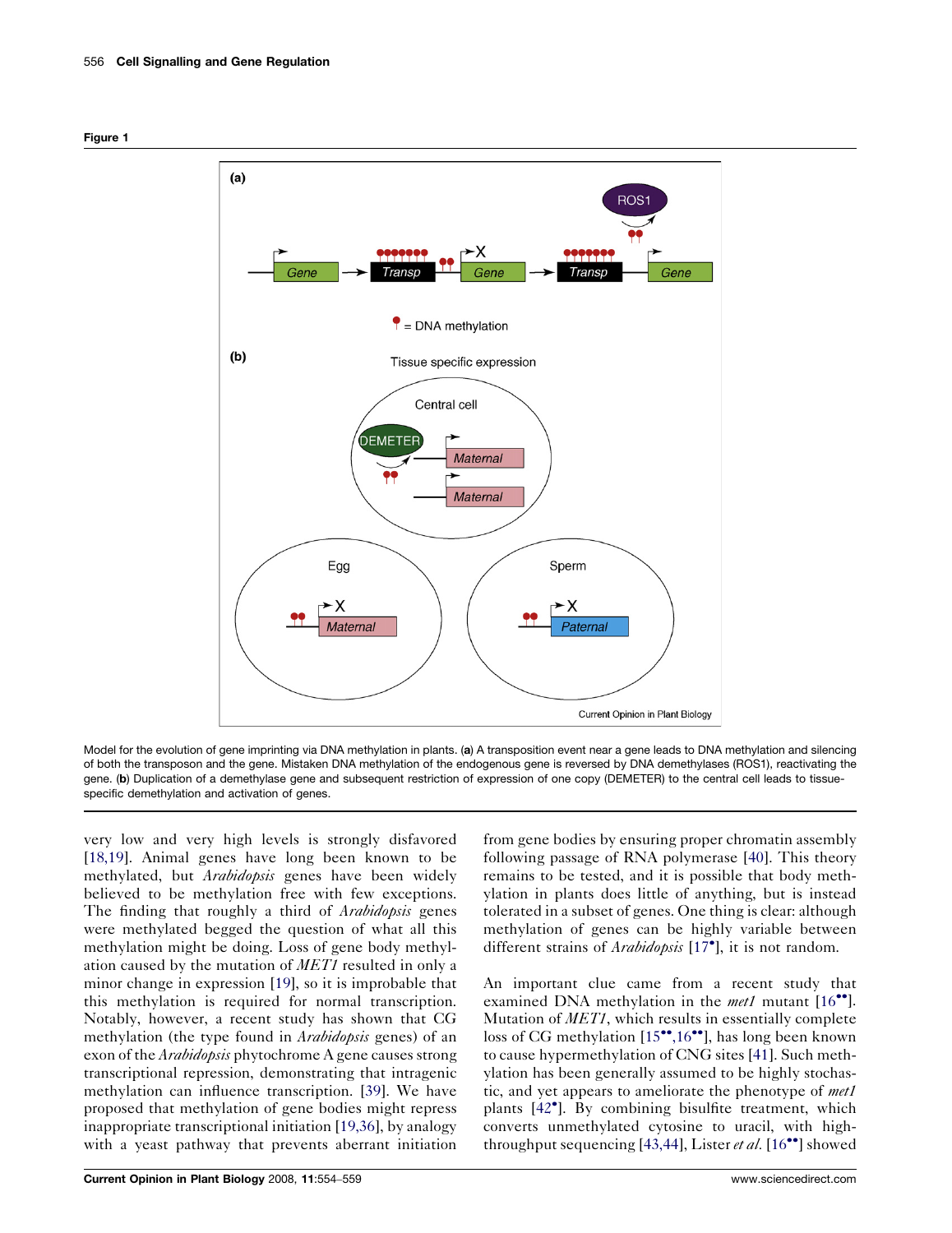<span id="page-3-0"></span>that CNG hypermethylation in *met1* preferentially occurs in gene bodies and that 78% of hypermethylated genes had CG methylation in wild type. This overlap is far too high to be explained by the effects of transcription alone, because most genes are unmethylated regardless of how strongly they are transcribed. Thus, genes that are normally methylated are either specifically targeted for methylation or other genes in the genome are protected. Given how widespread genic methylation is, deciphering what it might be doing and how it is regulated will be a major priority for future research.

### Arabidopsis as a model for DNA methylation analysis

Current evidence suggests that the involvement of DNA methylation in plant development beyond imprinting is likely to be limited [10,11]. Arabidopsis plants with a knockout of *de novo* methylation activity (required for the establishment of methylation at unmethylated sequences) are morphologically normal [[45\]](#page-4-0), as are the demethylase triple mutants [\[32](#page-4-0)<sup>\*</sup>], indicating that changes in DNA methylation are not required for normal development under laboratory conditions. In animals, however, methylation is much more dynamic, with differential methylation of a number of crucial developmental regulators detected in different tissues [\[46](#page-4-0)–49]. In particular, genes required for the maintenance of stem cell fate tend to be methylated in differentiated cells. It thus should not be surprising that DNA methylation is linked to a number of human diseases, including cancer [[50\]](#page-5-0) — methylation changes are an early and universal hallmark of all known tumors [[51\]](#page-5-0).

Superficially, the relatively minor role that DNA methylation plays in plant development might suggest that plants are a poor model for understanding human diseases linked to methylation. However, the machinery of DNA methylation is highly conserved between plants and animals — the major differences have to do with targets [6]. In fact, the relative insulation of development in plants is extremely useful [[52\]](#page-5-0), because *Arabidopsis* plants survive simultaneous mutations in multiple DNA methyltransferases [[53\]](#page-5-0), whereas any such single mutation is lethal in mice [6]. What makes plants even more valuable is that DNA methylation has been lost several times in the course of animal and fungal evolution, so the common model organisms that have proven so powerful in deciphering other processes — Drosophila, C. elegans, S. cere*visiae*, and *S. pombe* — are of no use, except as surrogates for methyltransferase transgenes [6,54,55]. Arabidopsis also has the advantage of a genome 20 times smaller than that of human or mouse, thus greatly simplifying genomic studies. DNA methylation in Arabidopsis has been mapped at single base pair resolution throughout the entire genome [[15](#page-4-0)\*[,16](#page-4-0)\*], an accomplishment not matched by other systems. Plants are thus uniquely positioned to help answer outstanding questions about the biology and functions of DNA methylation.

#### **Conclusions**

Through evolution DNA methylation has been put to many uses: genome defense against transposable elements, gene regulation, and perhaps repression of cryptic transcription within genes. This versatility derives from the unique ability of methyltransferases to faithfully propagate methylation patterns through rounds of cell division. Until recently we had little information about the methylation profiles of eukaryotic genomes, but this is rapidly changing. Powerful genomic technologies are allowing new insights into this ancient and long-studied process. Plants are well positioned to be at the forefront of future methylation research that is likely to directly impact human health.

#### References and recommended reading

Papers of particular interest, published within the period of review, have been highlighted as:

- of special interest
- •• of outstanding interest
- 1. Rambach A, Tiollais P: Bacteriophage lambda having EcoRI endonuclease sites only in the nonessential region of the genome. Proc Natl Acad Sci U S A 1974, 71:3927-3930.
- 2. Wilson GG, Murray NE: Restriction and modification systems. Annu Rev Genet 1991, 25:585-627.
- 3. Kobayashi I, Nobusato A, Kobayashi-Takahashi N, Uchiyama I: Shaping the genome — restriction–modification systems as mobile genetic elements. Curr Opin Genet Dev 1999, 9:649-656.
- 4. Dryden DT, Davies GD, Martin I, Powell LM, Murray NE, Ellis DJ, Berge T, Edwardson JM, Henderson RM: The assembly of the EcoKI type I DNA restriction/modification enzyme and its interaction with DNA. Biochem Soc Trans 1999, 27:691-696.
- 5. Marians KJ: Prokaryotic DNA replication. Annu Rev Biochem 1992, 61:673-719.
- 6. Goll MG, Bestor TH: Eukaryotic cytosine methyltransferases. Annu Rev Biochem 2005, 74:481-514.
- 7. Bostick M, Kim JK, Esteve PO, Clark A, Pradhan S, Jacobsen SE: UHRF1 plays a role in maintaining DNA methylation in mammalian cells. Science 2007, 317:1760-1764.
- 8. Sharif J, Muto M, Takebayashi S, Suetake I, Iwamatsu A, Endo TA, Shinga J, Mizutani-Koseki Y, Toyoda T, Okamura K et al.: The SRA protein Np95 mediates epigenetic inheritance by recruiting Dnmt1 to methylated DNA. Nature 2007, 450:908-912.
- 9. Lindroth AM, Cao X, Jackson JP, Zilberman D, McCallum CM, Henikoff S, Jacobsen SE: Requirement of CHROMOMETHYLASE3 for maintenance of CpXpG methylation. Science 2001, 292:2077-2080.
- 10. Gehring M, Henikoff S: DNA methylation dynamics in plant genomes. Biochim Biophys Acta 2007, 1769:276-286.
- 11. Henderson IR, Jacobsen SE: Epigenetic inheritance in plants. Nature 2007, 447:418-424.
- 12. Matzke M, Kanno T, Huettel B, Daxinger L, Matzke AJ: Targets of RNA-directed DNA methylation. Curr Opin Plant Biol 2007, 10:512-519.
- 13. Suzuki MM, Bird A: DNA methylation landscapes: provocative insights from epigenomics. Nat Rev Genet 2008, 9:465-476.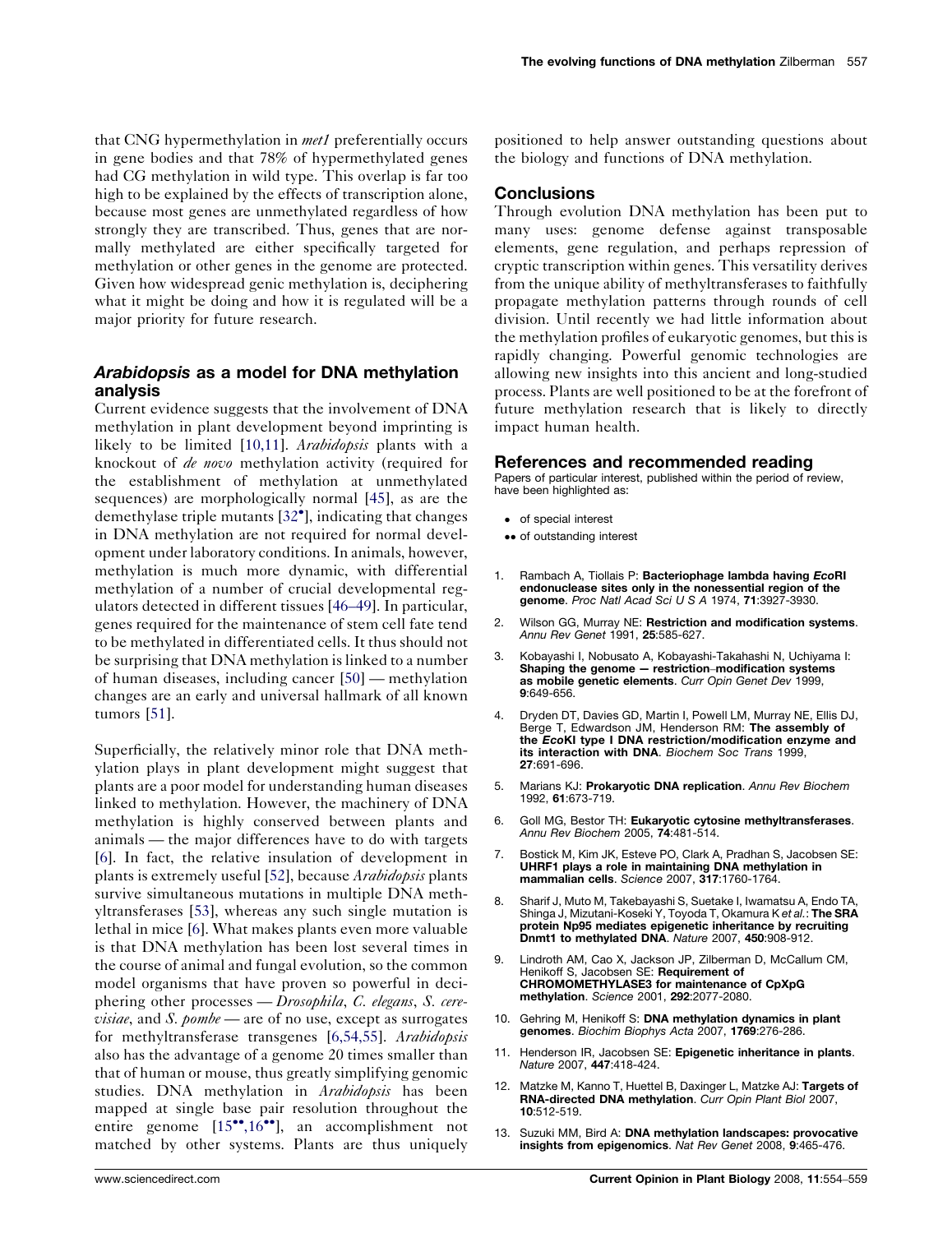- <span id="page-4-0"></span>14. Zhang X: The epigenetic landscape of plants. Science 2008,  $320 \cdot 489 - 492$
- 15. -- Cokus SJ, Feng S, Zhang X, Chen Z, Merriman B, Haudenschild CD, Pradhan S, Nelson SF, Pellegrini M,
- Jacobsen SE: Shotgun bisulphite sequencing of the **Arabidopsis genome reveals DNA methylation patterning.**<br>Nature 2008, **452**:215-219.

Along with Ref. [16\*\*], this study utilized a high-throughput sequencing of<br>bisulfite converted DNA to generate profiles of DNA methylation in the *Arabidopsis* genome at single base pair resolution in wild type plants and<br>a number of mutant lines. Lister e*t al.* [16**\*\***] showed that loss of genic DNA methylation in met1 mutant plants is accompanied by hypermethylation of CNG sites.

- 16. Lister R, O'Malley RC, Tonti-Filippini J, Gregory BD, Berry CC,
- $\bullet\bullet$ Millar AH, Ecker JR: Highly integrated single-base resolution maps of the epigenome in Arabidopsis. Cell 2008, 133:523-536. See annotation to Ref. [15\*].

- 17. 17. Vaughn MW, Tanurd Ic M, Lippman Z, Jiang H, Carrasquillo R,<br>• Rabinowicz PD, Dedhia N, McCombie WR, Agier N, Bulski A e*t al.*:
- Epigenetic natural variation in Arabidopsis thaliana. PLoS Biol 2007, 5:e174.

The authors assayed DNA methylation in the Arabidopsis genome using DNA microarrays. Analysis of many Arabidopsis strains revealed that methylation within genes undergoes rapid and extensive variation.

- Zhang X, Yazaki J, Sundaresan A, Cokus S, Chan SW, Chen H, Henderson IR, Shinn P, Pellegrini M, Jacobsen SE et al.: Genomewide high-resolution mapping and functional analysis of DNA methylation in Arabidopsis. Cell 2006, 126:1189-1201.
- 19. Zilberman D, Gehring M, Tran RK, Ballinger T, Henikoff S: Genome-wide analysis of Arabidopsis thaliana DNA methylation uncovers an interdependence between methylation and transcription. Nat Genet 2007, 39:61-69.
- 20. Galagan JE, Selker EU: RIP: the evolutionary cost of genome defense. Trends Genet 2004, 20:417-423.
- 21. Alexandre CM, Hennig L: FLC or not FLC: the other side of **vernalization**. *J Exp Bot* 2008, 59:1127-1135.
- 22. Gazzani S, Gendall AR, Lister C, Dean C: Analysis of the molecular basis of flowering time variation in Arabidopsis accessions. Plant Physiol 2003, 132:1107-1114.
- 23. Liu J, He Y, Amasino R, Chen X: siRNAs targeting an intronic transposon in the regulation of natural flowering behavior in Arabidopsis. Genes Dev 2004, 18:2873-2878.
- 24. Michaels SD, He Y, Scortecci KC, Amasino RM: Attenuation of FLOWERING LOCUS C activity as a mechanism for the evolution of summer-annual flowering behavior in Arabidopsis. Proc Natl Acad Sci U S A 2003, 100:10102-10107.
- 25. Huh JH, Bauer MJ, Hsieh TF, Fischer RL: Cellular programming of plant gene imprinting. Cell 2008, 132:735-744.
- 26. Munshi A, Duvvuri S: Genomic imprinting the story of the other half and the conflicts of silencing. J Genet Genomics 2007, 34:93-103.
- 27. Wilkins JF: Genomic imprinting and methylation: epigenetic canalization and conflict. Trends Genet 2005, 21:356-365.
- 28. Gehring M, Huh JH, Hsieh TF, Penterman J, Choi Y, Harada JJ,<br>Goldberg RB, Fischer RL: **DEMETER DNA glycosylase** establishes MEDEA polycomb gene self-imprinting by allele-specific demethylation. Cell 2006, 124:495-506.
- 29. Jullien PE, Kinoshita T, Ohad N, Berger F: Maintenance of DNA methylation during the Arabidopsis life cycle is essential for parental imprinting. Plant Cell 2006, 18:1360-1372.
- 30. Soppe WJ, Jacobsen SE, Alonso-Blanco C, Jackson JP,<br>Kakutani T, Koornneef M, Peeters AJ: **The late flowering** phenotype of fwa mutants is caused by gain-of-function epigenetic alleles of a homeodomain gene. Mol Cell 2000, 6:791-802.
- 31. Kinoshita T, Miura A, Choi Y, Kinoshita Y, Cao X, Jacobsen SE, Fischer RL, Kakutani T: One-way control of FWA imprinting in Arabidopsis endosperm by DNA methylation. Science 2004, 303:521-523.

32. Penterman J, Zilberman D, Huh JH, Ballinger T, Henikoff S, -Fischer RL: DNA demethylation in the Arabidopsis genome. Proc Natl Acad Sci U S A 2007, 104:6752-6757.

This study identified nearly 200 Arabidopsis loci that were hypermethylated in plants with a triple knockout of DNA demethylase genes (ROS1, DML2, and DML3) and showed that hypermethylation tended to be around gene ends. The authors proposed that the demethylases protect genes from hypermethylation and silencing.

- 33. Agius F, Kapoor A, Zhu JK: Role of the Arabidopsis DNA glycosylase/lyase ROS1 in active DNA demethylation. Proc Natl Acad Sci U S A 2006, 103:11796-11801.
- 34. Penterman J, Uzawa R, Fischer RL: Genetic interactions between DNA demethylation and methylation in Arabidopsis. Plant Physiol 2007, 145:1549-1557.
- 35. 35. Zhu J, Kapoor A, Sridhar VV, Agius F, Zhu JK: **The DNA**<br>● **glycosylase/lyase ROS1 functions in pruning DNA methylation**

patterns in Arabidopsis. Curr Biol 2007, 17:54-59.<br>This study showed that mutation of the ROS1 DNA demethylase causes hypermethylation and repression of several Arabidopsis genes.

- 36. Tran RK, Henikoff JG, Zilberman D, Ditt RF, Jacobsen SE, Henikoff S: DNA methylation profiling identifies CG methylation clusters in Arabidopsis genes. Curr Biol 2005, 15:154-159.
- 37. Fujimoto R, Kinoshita Y, Kawabe A, Kinoshita T, Takashima K, Nordborg M, Nasrallah ME, Shimizu KK, Kudoh H, Kakutani T: Evolution and control of imprinted FWA genes in the genus Arabidopsis. PLoS Genet 2008, 4:e1000048.
- 38. Kinoshita Y, Saze H, Kinoshita T, Miura A, Soppe WJ, Koornneef M, Kakutani T: Control of FWA gene silencing in Arabidopsis thaliana by SINE-related direct repeats. Plant J 2007, 49:38-45.
- 39. Chawla R, Nicholson SJ, Folta KM, Srivastava V: Transgeneinduced silencing of Arabidopsis phytochrome A gene via<br>exonic methylation. Plant J 2007, 52:1105-1118.
- 40. Carrozza MJ, Li B, Florens L, Suganuma T, Swanson SK, Lee KK, Shia WJ, Anderson S, Yates J, Washburn MP et al.: Histone H3 methylation by Set2 directs deacetylation of coding regions by Rpd3S to suppress spurious intragenic transcription. Cell 2005, 123:581-592.
- 41. Kishimoto N, Sakai H, Jackson J, Jacobsen SE, Meyerowitz EM, Dennis ES, Finnegan EJ: Site specificity of the Arabidopsis METI DNA methyltransferase demonstrated through hypermethylation of the superman locus. Plant Mol Biol 2001, 46:171-183.
- 42. Mathieu O, Reinders J, Caikovski M, Smathajitt C, Paszkowski J: -Transgenerational stability of the Arabidopsis epigenome is coordinated by CG methylation. Cell 2007, 130:851-862.

This study characterized the epigenetic abnormalities caused by the Arabidopsis met1 mutation over several generations. The abnormalities include progressive DNA hypermethylation, disruption of histone methy-lation patterns, and repression of the ROS1 DNA demethylase.

- 43. Bentley DR: Whole-genome re-sequencing. Curr Opin Genet Dev 2006, 16:545-552.
- 44. Zilberman D, Henikoff S: Genome-wide analysis of DNA methylation patterns. Development 2007, 134:3959-3965.
- 45. Cao X, Jacobsen SE: Role of the Arabidopsis DRM methyltransferases in de novo DNA methylation and gene silencing. Curr Biol 2002, 12:1138-1144.
- 46. Weber M, Hellmann I, Stadler MB, Ramos L, Svante PMR, Schubeler D: Distribution, silencing potential and evolutionary impact of promoter DNA methylation in the human genome. Nat Genet 2007, 39:457-466.
- 47. Illingworth R, Kerr A, Desousa D, Jorgensen H, Ellis P, Stalker J, Jackson D, Clee C, Plumb R, Rogers J et al.: A novel CpG island set identifies tissue-specific methylation at developmental gene loci. PLoS Biol 2008, 6:e22.
- 48. Mohn F, Weber M, Rebhan M, Roloff TC, Richter J, Stadler MB, Bibel M, Schubeler D: Lineage-specific polycomb targets and de novo DNA methylation define restriction and potential of neuronal progenitors. Mol Cell 2008, 30:755-766.